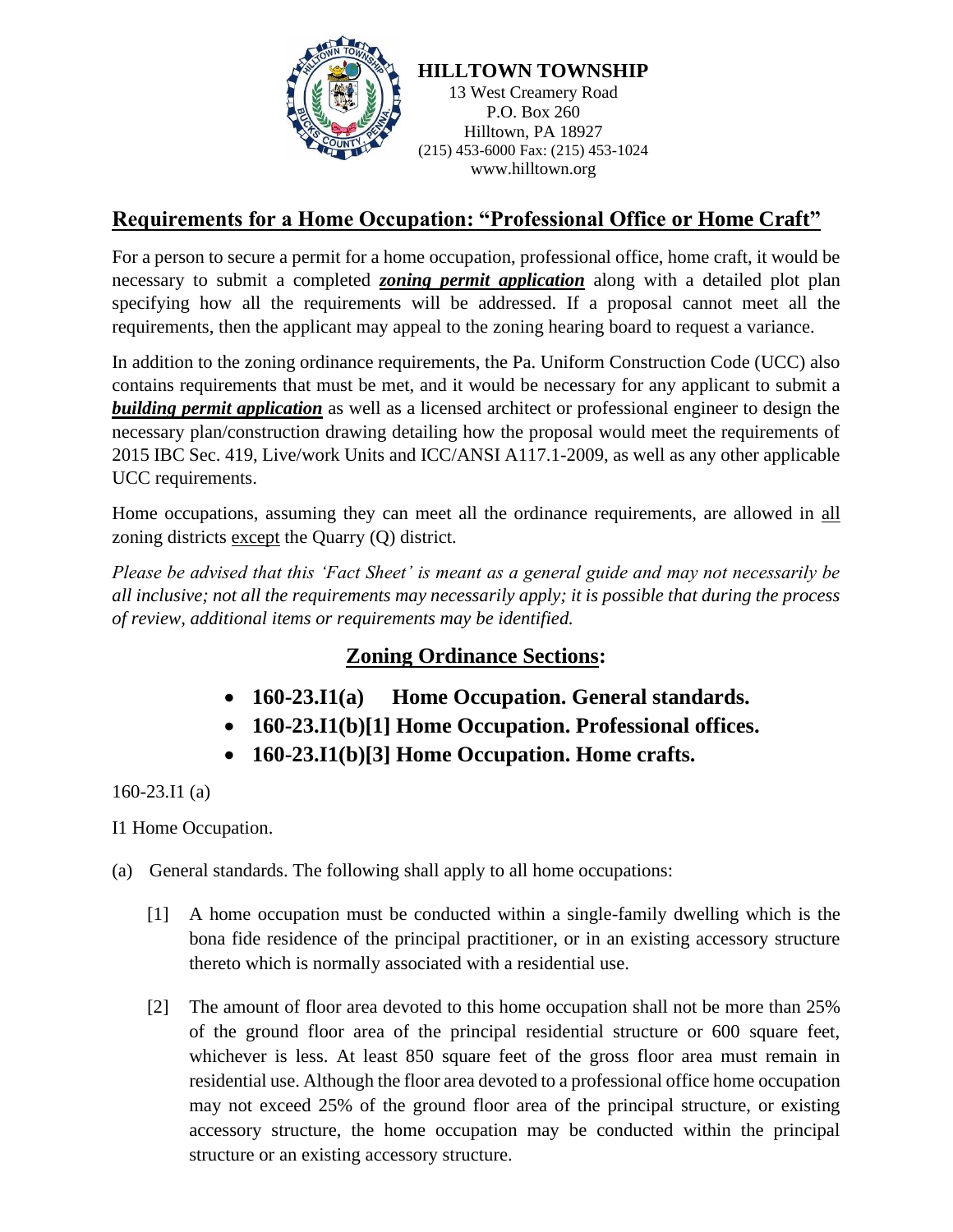## HILLTOWN TOWNSHIP

Zoning and Building Department

- [3] In no way shall the appearance of the residential structure be altered or the occupation within the residence be conducted in a manner which would cause the premises to differ from its residential character by the use of colors, materials, construction, lighting, show windows or advertising visible outside of the premises to attract customers or clients, other than those signs permitted in this chapter.
- [4] One sign is permitted per home occupation providing that it is no larger than four square feet bearing only the name, occupation (words only) and office hours of the practitioner. In addition, it shall not be illuminated or placed in a window.
- [5] Only one commercial vehicle is permitted per home occupation. All commercial vehicles shall be parked on-lot and must be parked in a garage or an enclosed structure.
- [6] Off-street parking spaces are not permitted in the front yards. A ten-foot driveway providing access to parking areas in the side or rear of the property may be located in the front yard. All off-street parking areas must be located at least 10 feet from any property line. All off-street parking areas which contain more than three spaces must comply with the buffer and screening requirements of this chapter.
- [7] There shall be no exterior storage of materials or refuse resulting from the operation of the home occupation.
- [8] No equipment or process shall be used in a home occupation which creates noise, vibration, glare, fumes, odors, dust or electrical interference detectable to the normal senses off of the lot. No equipment or process shall be used which creates visible or audible interferences in any radio or television receivers off of the premises.
- [9] No noise is emitted from any structure in conjunction with the home occupation that is discernible beyond the lot in which the use is permitted.
- [10] There shall be no retail sales of goods permitted from any home occupation.
- (b) The following uses are permitted as home occupations subject to the following additional conditions:
	- [1] Professional offices.
		- [a] A professional office is a service oriented business use conducted within an enclosed building specifically designed for the functional needs of the use, wherein the professional services of the practitioner is the salable commodity offered to the client. Professional offices include but are not limited to, the following: office facility of a salesman, sales representative or a manufacturer's representative, office facility of an architect, land planner, engineer, broker, dentist, doctor, psychiatrist, insurance agent, land surveyor, lawyer, musician, real